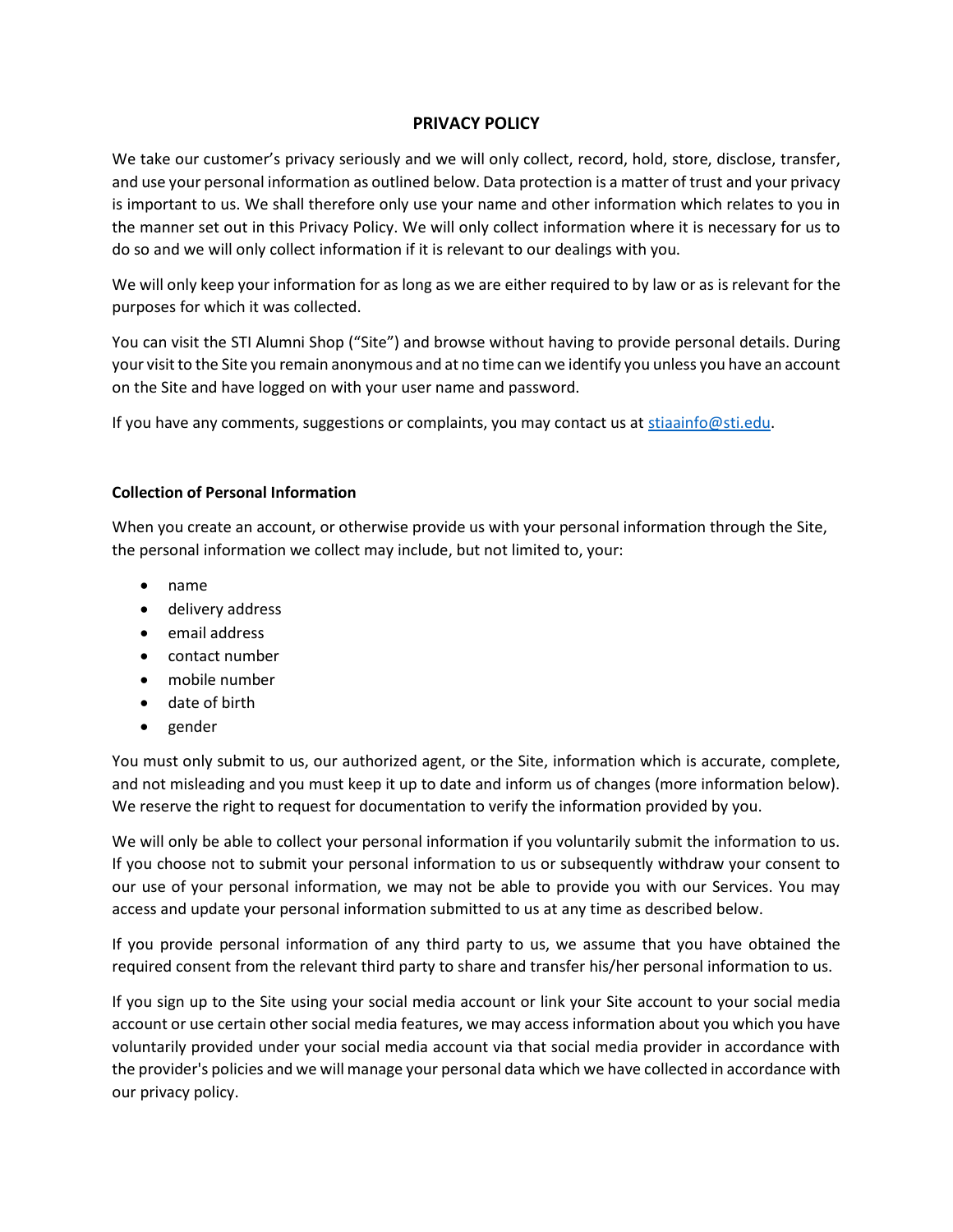#### **Use and Disclosure of Personal Information**

The personal information we collect from you may be used, or shared with third parties (including related companies, and third party service providers), for some or all of the following purposes:

- To facilitate your use of the Services (as defined in the Terms of Use) and/or access to the Site;
- To process orders you submit through the Site. Payments that you make through the Site for products will be processed by a third party;
- To deliver the products you have purchased through the Site, we may pass your personal information on to a third party in order to make delivery of the product to you (for example to our courier or supplier);
- $-$  To update you on the delivery of the products, whether sold through the Site and for customer support purposes;
- To compare information, and verify with third parties in order to ensure that the information is accurate;
- Further, we will use the information you provide to administer your account (if any) with us; verify and carry out financial transactions in relation to payments you make online; audit the downloading of data from the Site; improve the layout and/or content of the pages of the Site and customize them for users; identify visitors on the Site; carry out research on our users' demographics and behavior; provide you with information we think you may find useful or which you have requested from us;
- When you register an account with the Site or otherwise provide us with your personal information through the Site, we will also use your personal information to send you marketing and/or promotional materials about our products and services from time to time. You can unsubscribe from receiving marketing information at any time by using the unsubscribe function within the electronic marketing material. We may use your contact information to send newsletters from us and from our related companies; and
- In exceptional circumstances STI Alumni Association, Inc. (STIAA) may be required to disclose personal information, such as when there are grounds to believe that the disclosure is necessary to prevent a threat to life or health, for law enforcement purposes, or for fulfillment of legal and regulatory requirements and requests.

STIAA may share your personal information with third parties and our affiliates for the abovementioned purposes, specifically, completing a transaction with you, managing your account and our relationship with you, marketing and fulfilling any legal or regulatory requirements and requests as deemed necessary by STIAA. In sharing your personal information with them, we endeavor to ensure that the third parties and our affiliates keep your personal information secure from unauthorized access, collection, use,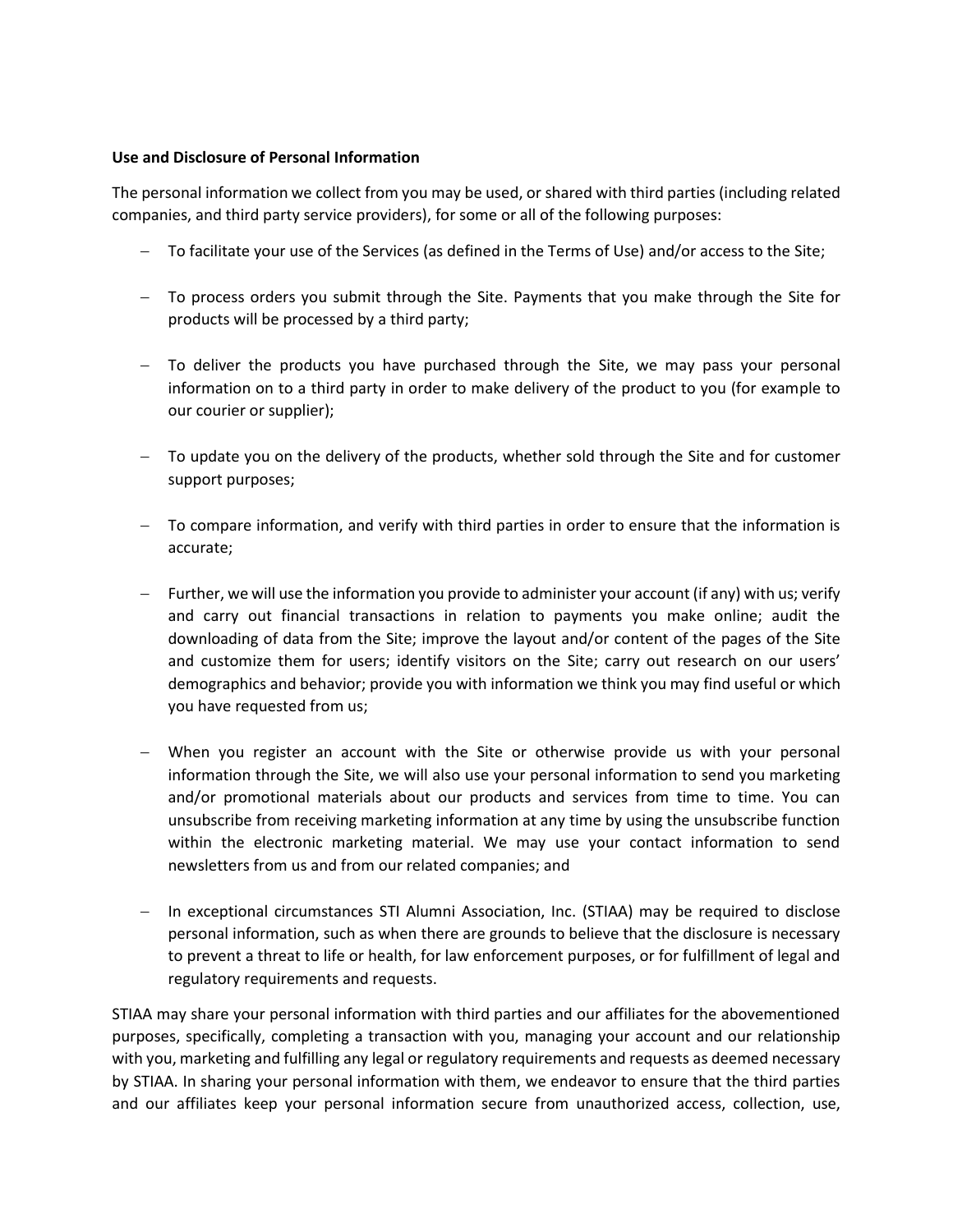disclosure, or similar risks and retain your personal information only for as long as they need your personal information to achieve the abovementioned purposes.

In disclosing or transferring your personal information to third parties and affiliates located overseas, STIAA take steps to ensure that the receiving jurisdiction has in place a standard of protection accorded to personal information that is comparable to the protection under or up to the standard of the Philippine Data Privacy Act.

STIAA does not engage into the business of selling customers' personal information to third parties.

## **Collection of Computer Data**

When you visit the Site, our company servers will automatically record information that your browser sends whenever you visit a website. This data may include:

- Your computer's IP address
- Browser type
- Webpage you were visiting before you came to our site
- The pages within the Site you visit
- The time spent on those pages, items and information searched for on our site, access

times and dates, and other statistics.

This information is collected for analysis and evaluation in order to help us improve our site and the services and products we provide. This data will not be used in association with any other personal information.

As part of the above, STIAA may use Google Analytics features based on Display Advertising, including but not restricted to the following: Remarketing, Google Display Network Impression Reporting, DoubleClick Campaign Manager integration, and Google Analytics Demographics and Interest Reporting. Using the Google Ads Settings (https://www.google.com/settings/ads), you can opt-out of Google Analytics for Display Advertising and customize Google Display Network ads.

STIAA also uses Remarketing with Google Analytics to advertise online; third-party vendors, including Google, may show STIAA ads on sites across the Internet. ZALORA and third-party vendors, including Google, use first-party cookies (such as the Google Analytics cookie) and third-party cookies (such as the DoubleClick cookie) together to inform, optimize, and serve ads based on visitors' past visits to ZALORA, as well as report how ad impressions, other uses of ad services, and interactions with these ad impressions and ad services are related to visits to ZALORA.

## **Personal information Customer Support**

Regarding personal information used jointly with third parties, upon receipt of any request from an individual to query, amend, cease usage, or delete personal information, we follow prescribed procedures to respond swiftly having first confirmed that the request originates from the individual himself/herself. To find out who to contact regarding personal information, please contact us at [stiaainfo@sti.edu.](mailto:stiaainfo@sti.edu)